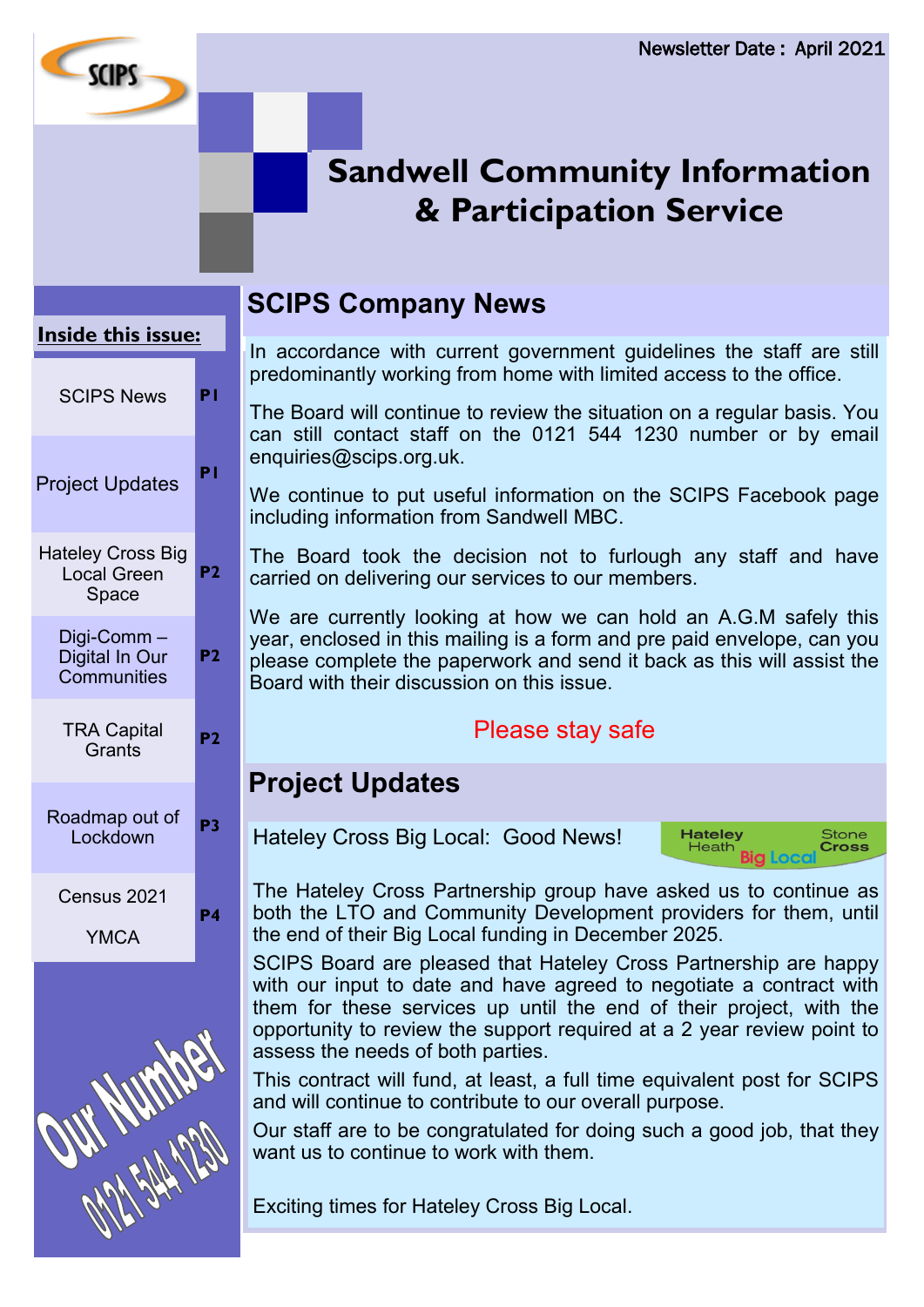

## Hateley Cross Big Local Green Space

The Hateley Cross Big Local Green Spaces Sub group (on behalf of the partnership) have identified two green space sites to develop at a cost of up to £64,500 .

They have worked very closely with Sandwell Council staff and will be very soon announcing this work to the local community and partners. These projects have been developed following their extensive consultation events in the Summer of 2019, and are very excited about breaking this news to their local community.

It's a great boost to see all the planning and hard work come to fruition.





## Digi-Comm – Digital In Our Communities

Our digital programme 'Digi-Comm' is nearing its 1st birthday, and what a year it has been!

As the project began, we were already in lockdown. The outcomes of the programme have been achieved in a very different way to how we planned. In many ways we have adapted to respond to the needs of the community throughout the 3 lockdowns.

It is also important to say that we would not have been able to achieve these outcomes without the extra investment the 'Tablet Loan Scheme' bought. This has enabled, individuals, groups, boards and partnerships within many of our projects to continue with business and interacting with their local communities via the tablet loans.

The training developed and delivered has supported people to utilise the tablets, use downloads and use zoom, create an email account, set up zoom meetings to engage with their communities, families, as well as take part in council task and finish groups.

We are currently detailing how delivery of the project will continue in the second year, we will keep you informed.

## TRA Capital Grant Applications—April 2021

In partnership with SMBC, SCIPS staff approached registered TRA's to access funding for groups to purchase Tablets that would assist them to continue to run their groups and engage with the wider community whilst still under any lockdown restrictions.

As the Council are undertaking more consultation online, it will also enable groups to partake in this activity. Five groups took up the offer and were successful in receiving the grants.

SCIPS staff will now support the groups to set up the tablets so that they can hold zoom meetings etc to carry on the important work within their communities, as well as grow confidence in digital technology.

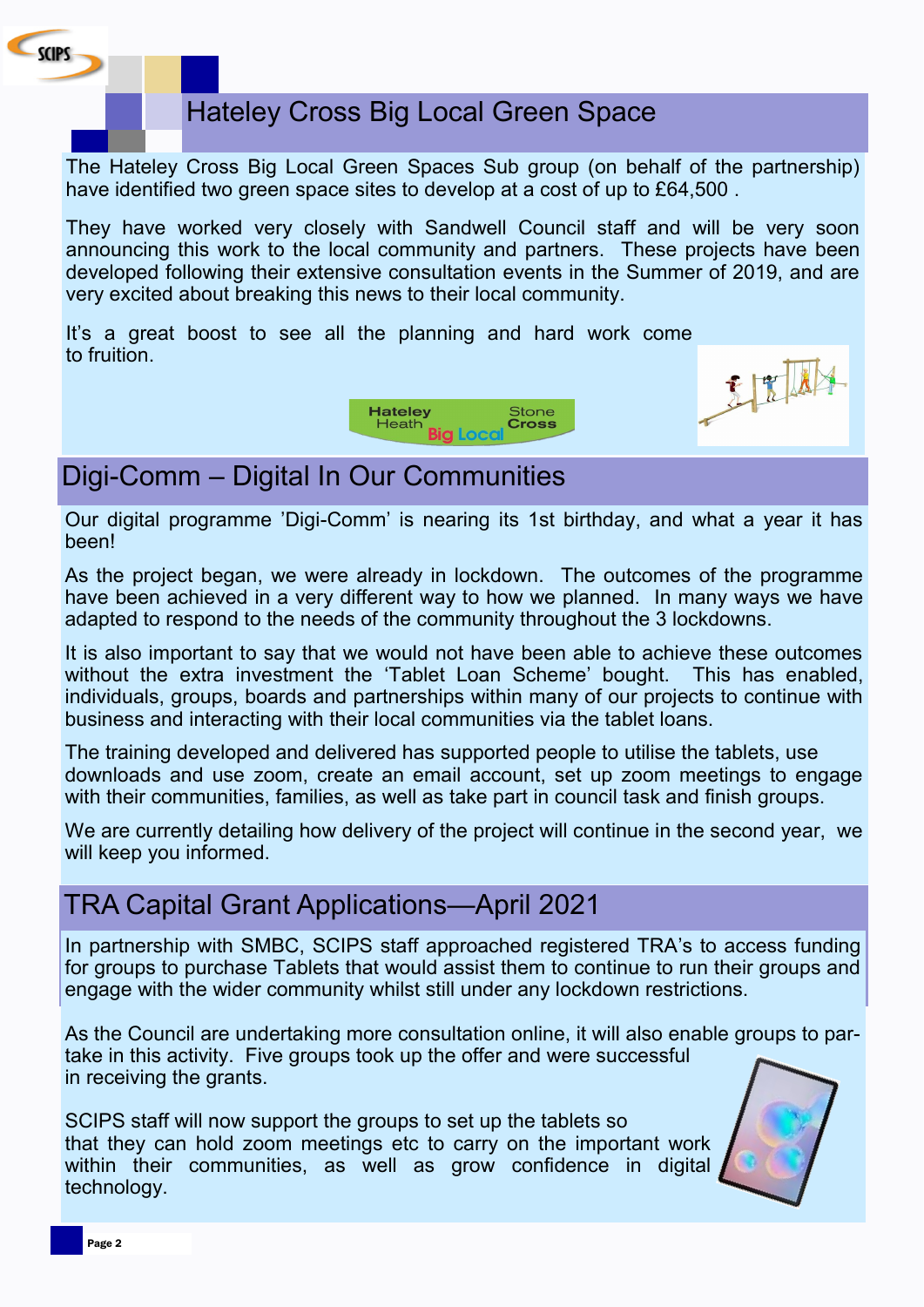**Road map out of lockdown**

WWW.gov.uk/Government/Publication/covid19-responses-Spring-2021

From 12th of April we have been following step 2 of the Road map out of lockdown which consists of the following:

#### **STEP 2**

**SCIPS** 

- $\Rightarrow$  Shops will now open including Hairdressers and Nail Salons
- $\Rightarrow$  Libraries and Community Centres will open
- $\Rightarrow$  Zoo's and Theme Parks will open
- $\Rightarrow$  Drive-in Cinemas will open
- $\Rightarrow$  Campsites and Holiday Cottages will open
- $\Rightarrow$  Indoor Gyms will open (on your own or within your household)
- $\Rightarrow$  Restaurants, Café's, Pubs can open OUTSIDE (within your household or bubble)
- $\Rightarrow$  30 people can attend a funeral and 15 people can attend a wedding

#### **STEP 3 -** 17th May (if all goes well—data dependent)

- $\Rightarrow$  You can meet who you like outdoors
- $\Rightarrow$  You cannot meet people if the group is over 30 people
- $\Rightarrow$  We will look at whether it is ok to be closer to people
- $\Rightarrow$  Restaurants, Cafes and Pubs will be able to serve people sitting inside at tables
- $\Rightarrow$  Other indoor places will also be open; cinemas, Children's play areas, **Hotels**
- $\Rightarrow$  Some larger outdoor sports and shows will be open

**STEP 4 -** 21st June (if all goes well—data dependent)

- $\Rightarrow$  We hope to remove all remaining rules
- $\Rightarrow$  Nightclubs will open and larger events can take place

We still need to:

Wash hands often Be careful not to touch our faces Giving people extra space Let fresh air in Get tested